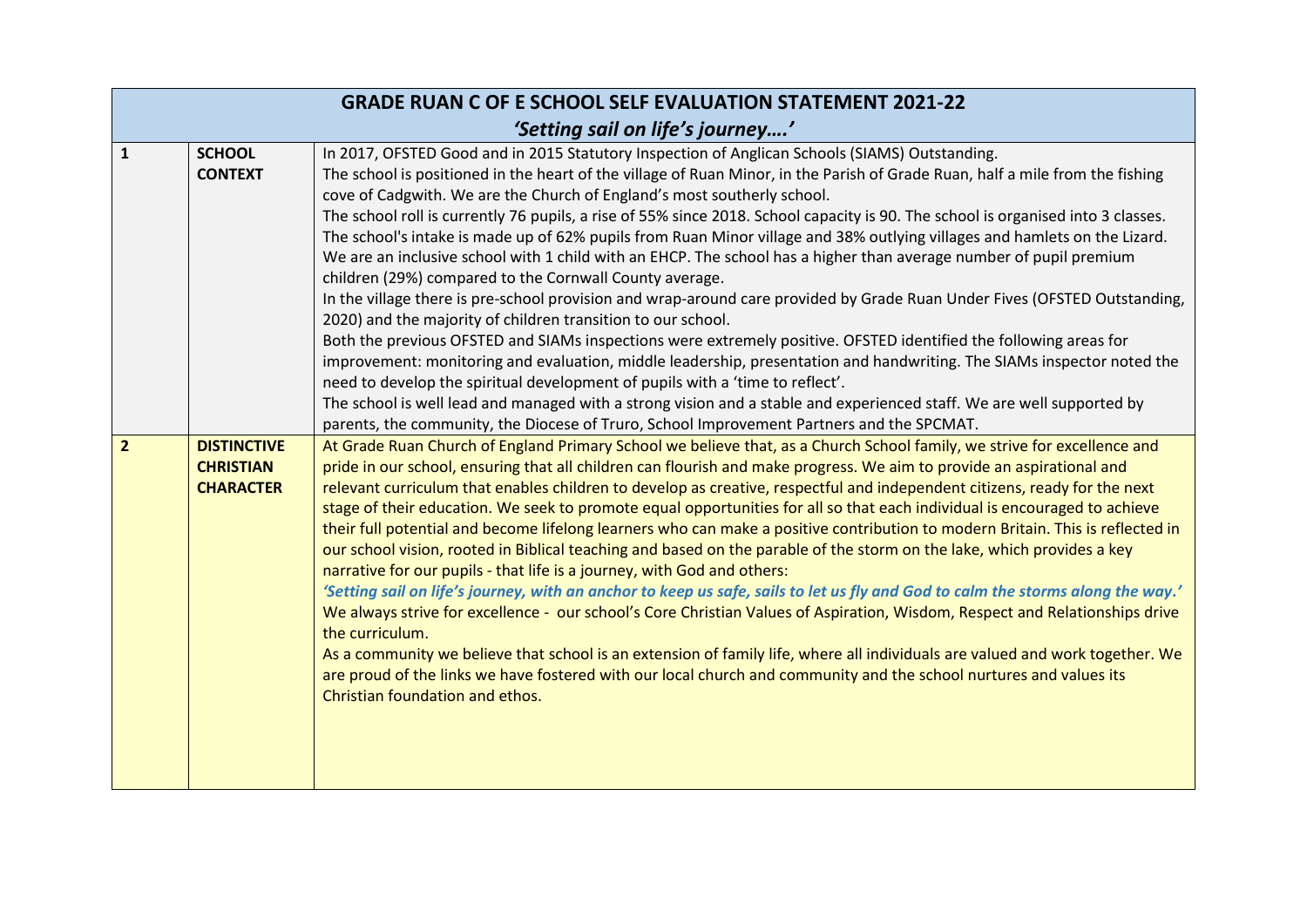| 3 | <b>AREAS FOR</b>              | 1. Accelerate progress in early reading skills by implementing a rigorous and robust phonics scheme (Read Write Inc)<br>To raise the percentage of pupils achieving Greater Depth standard in reading, Writing and Maths.<br>2.                                                                                                                                                                                                                                                                                                                                                                                                                                                                                                                                                                                                                                                                                                                                                                                                                                                                                                                                                                                                                                                                                                                                                                                                                                                                                                                                                                                                                                                                                                                                                                                                                                                                                                                                                                                                                                                                                                                                                                                                                                                                                                                                                                                                                                                                                                                                                                                                                                              |  |  |
|---|-------------------------------|------------------------------------------------------------------------------------------------------------------------------------------------------------------------------------------------------------------------------------------------------------------------------------------------------------------------------------------------------------------------------------------------------------------------------------------------------------------------------------------------------------------------------------------------------------------------------------------------------------------------------------------------------------------------------------------------------------------------------------------------------------------------------------------------------------------------------------------------------------------------------------------------------------------------------------------------------------------------------------------------------------------------------------------------------------------------------------------------------------------------------------------------------------------------------------------------------------------------------------------------------------------------------------------------------------------------------------------------------------------------------------------------------------------------------------------------------------------------------------------------------------------------------------------------------------------------------------------------------------------------------------------------------------------------------------------------------------------------------------------------------------------------------------------------------------------------------------------------------------------------------------------------------------------------------------------------------------------------------------------------------------------------------------------------------------------------------------------------------------------------------------------------------------------------------------------------------------------------------------------------------------------------------------------------------------------------------------------------------------------------------------------------------------------------------------------------------------------------------------------------------------------------------------------------------------------------------------------------------------------------------------------------------------------------------|--|--|
|   | <b>WHOLE</b><br><b>SCHOOL</b> |                                                                                                                                                                                                                                                                                                                                                                                                                                                                                                                                                                                                                                                                                                                                                                                                                                                                                                                                                                                                                                                                                                                                                                                                                                                                                                                                                                                                                                                                                                                                                                                                                                                                                                                                                                                                                                                                                                                                                                                                                                                                                                                                                                                                                                                                                                                                                                                                                                                                                                                                                                                                                                                                              |  |  |
|   | <b>DEVELOPMENT</b>            | Further develop the skills of subject leaders to continue to drive curriculum development.<br>3.                                                                                                                                                                                                                                                                                                                                                                                                                                                                                                                                                                                                                                                                                                                                                                                                                                                                                                                                                                                                                                                                                                                                                                                                                                                                                                                                                                                                                                                                                                                                                                                                                                                                                                                                                                                                                                                                                                                                                                                                                                                                                                                                                                                                                                                                                                                                                                                                                                                                                                                                                                             |  |  |
|   |                               | 4. Increase pupils' voice and pupils' role and participation in school decision making.                                                                                                                                                                                                                                                                                                                                                                                                                                                                                                                                                                                                                                                                                                                                                                                                                                                                                                                                                                                                                                                                                                                                                                                                                                                                                                                                                                                                                                                                                                                                                                                                                                                                                                                                                                                                                                                                                                                                                                                                                                                                                                                                                                                                                                                                                                                                                                                                                                                                                                                                                                                      |  |  |
|   |                               | 5. To make cohesive links with behaviour, curriculum and our Christian values and vision.                                                                                                                                                                                                                                                                                                                                                                                                                                                                                                                                                                                                                                                                                                                                                                                                                                                                                                                                                                                                                                                                                                                                                                                                                                                                                                                                                                                                                                                                                                                                                                                                                                                                                                                                                                                                                                                                                                                                                                                                                                                                                                                                                                                                                                                                                                                                                                                                                                                                                                                                                                                    |  |  |
| 4 | <b>THE QUALITY</b>            | <b>Strengths/Progress</b><br><b>Areas for Development</b>                                                                                                                                                                                                                                                                                                                                                                                                                                                                                                                                                                                                                                                                                                                                                                                                                                                                                                                                                                                                                                                                                                                                                                                                                                                                                                                                                                                                                                                                                                                                                                                                                                                                                                                                                                                                                                                                                                                                                                                                                                                                                                                                                                                                                                                                                                                                                                                                                                                                                                                                                                                                                    |  |  |
|   | <b>OF EDUCATION</b>           | <b>SELF EVALUATION: GOOD (2)</b>                                                                                                                                                                                                                                                                                                                                                                                                                                                                                                                                                                                                                                                                                                                                                                                                                                                                                                                                                                                                                                                                                                                                                                                                                                                                                                                                                                                                                                                                                                                                                                                                                                                                                                                                                                                                                                                                                                                                                                                                                                                                                                                                                                                                                                                                                                                                                                                                                                                                                                                                                                                                                                             |  |  |
|   |                               | Extensive curriculum redesign and development of the<br>Enable subject leaders to monitor, evaluate and<br>$\bullet$<br>foundation curriculum has been initiated to ensure<br>measure the Impact of the Curriculum on pupils<br>that content choices, coverage, sequencing and<br>i.e. lesson visits, pupil conferencing, etc to<br>continue to raise standards in the school.<br>progression robustly support our core values. This is<br>underpinned by high quality resources, including<br>Book scrutiny indicators to include how learning<br>Quigley Education which ensures that concepts are<br>builds on previous learning, coverage of depth and<br>developed over time and knowledge is woven together<br>breadth and pupil's progress and opportunities to<br>into strong schemas.<br>practice.<br>Collaboration with colleagues across the MAT to create<br>Leaders to constantly revisit and evaluate<br>a set of core concepts for the foundation subjects has<br>curriculum areas to ensure they are sequenced<br>been successful, including the implementation of<br>and connected and build on knowledge year on<br>concept trackers.<br>year.<br>Creative, inspiring and knowledgeable teachers ensure<br>Leaders to continue to refine the curriculum map<br>that the vast majority of teaching is at least good or<br>that shows progression across the school in line<br>better across the school, particularly in reading,<br>with the National Curriculum and ELGs.<br>writing and maths.<br>To ensure marking and feedback expectations are<br>The teaching of phonics and reading is given a high<br>explicit for all curriculum areas and reflect current<br>priority across the school to ensure that every child is a<br>practice and best practice, in light of SIP<br>proficient reader. A systematic synthetic phonics<br>recommendations.<br>programme has been introduced [Read Write Inc] and<br>English leader and HT to monitor the<br>$\bullet$<br>progress of all children has been good so far.<br>implementation and impact of RWI particularly in<br>the PP and SEND cohorts so that all pupils achieve<br>Home reading books are carefully selected to<br>the expected standard, if not better.<br>complement the new phonics programme which<br>Subject leaders to continue to attend MAT<br>ensures children are confident about the letter sounds<br>development groups to roll out the core concepts<br>and progress is dovetailed.<br>in all curriculum areas.<br>The school has carefully outlined the reading provision<br>Provide CPD for staff as required.<br>across the school. This clear articulation of the reading |  |  |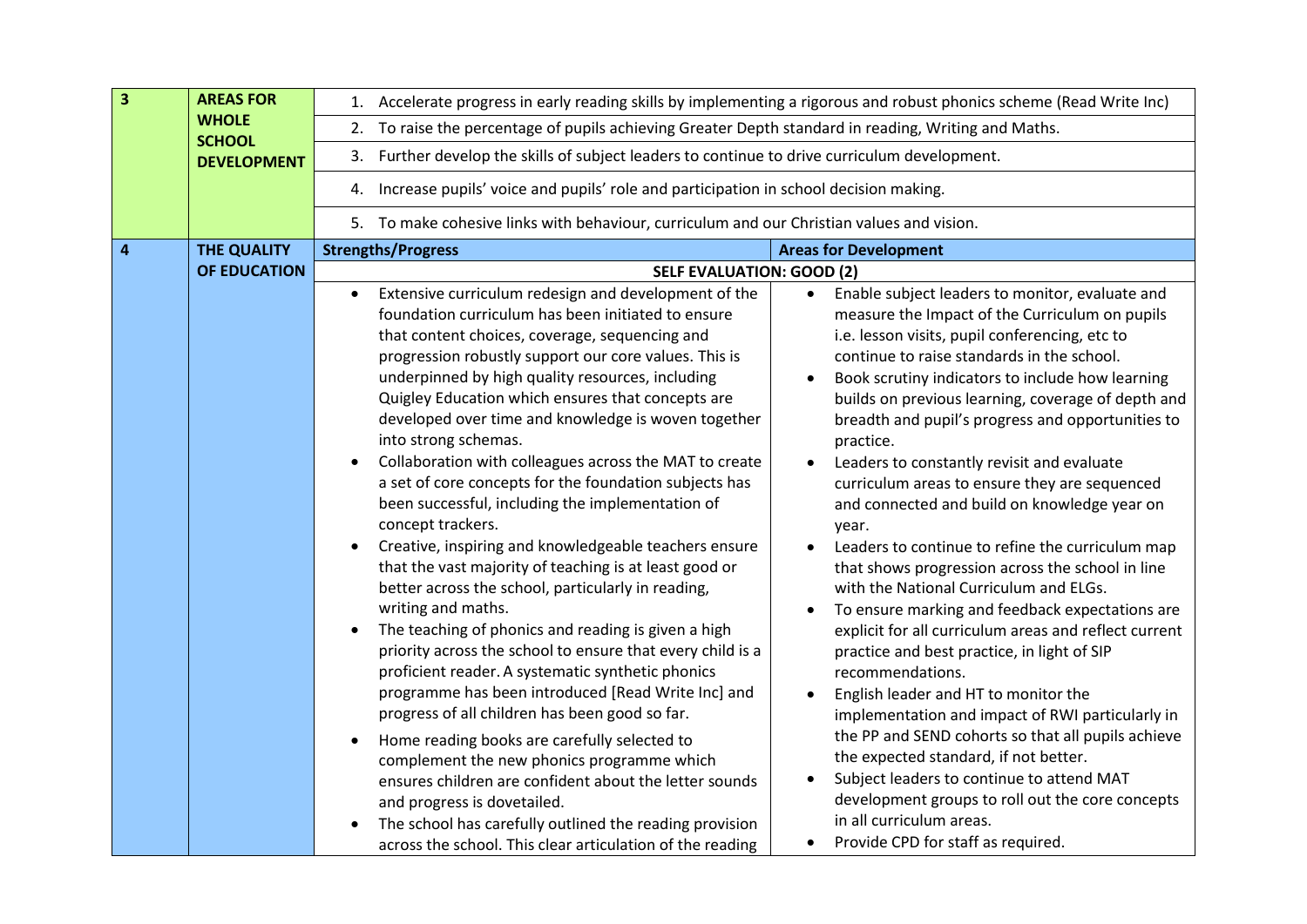|   |                  | offer demonstrates a wealth of provision and that<br>reading enjoys a consistently high profile at the school.<br>2019 KS2 Statutory Assessments for Reading:<br>100% achieved EXS<br>42% achieved GDS placing the school in the top 1% of<br>schools nationally.<br>The use of VIPERS and The 5 Plagues of Reading is<br>ambitious for all pupils and has embedded reading and<br>writing at the heart of the curriculum.                                                                                                                                                                                                                                                                                                                                                                                                                                                                                                                                                                                                                                                                               |                                                                                                                                                                                                                                                                                                                                                                                                                                                                                                                                                                                                                                                                                |
|---|------------------|----------------------------------------------------------------------------------------------------------------------------------------------------------------------------------------------------------------------------------------------------------------------------------------------------------------------------------------------------------------------------------------------------------------------------------------------------------------------------------------------------------------------------------------------------------------------------------------------------------------------------------------------------------------------------------------------------------------------------------------------------------------------------------------------------------------------------------------------------------------------------------------------------------------------------------------------------------------------------------------------------------------------------------------------------------------------------------------------------------|--------------------------------------------------------------------------------------------------------------------------------------------------------------------------------------------------------------------------------------------------------------------------------------------------------------------------------------------------------------------------------------------------------------------------------------------------------------------------------------------------------------------------------------------------------------------------------------------------------------------------------------------------------------------------------|
| 5 | <b>BEHAVIOUR</b> | <b>Strengths/Progress</b>                                                                                                                                                                                                                                                                                                                                                                                                                                                                                                                                                                                                                                                                                                                                                                                                                                                                                                                                                                                                                                                                                | <b>Areas for Development</b>                                                                                                                                                                                                                                                                                                                                                                                                                                                                                                                                                                                                                                                   |
|   | <b>AND</b>       | <b>SELF EVALUATION: GOOD (2)</b>                                                                                                                                                                                                                                                                                                                                                                                                                                                                                                                                                                                                                                                                                                                                                                                                                                                                                                                                                                                                                                                                         |                                                                                                                                                                                                                                                                                                                                                                                                                                                                                                                                                                                                                                                                                |
|   | <b>ATTITUDES</b> | Pupils' are engaged and challenged resulting in good<br>$\bullet$<br>behaviour and attitudes to learning as stated in our<br>SIAMS Inspection where all aspects were judged to be<br>'Outstanding'<br>Teachers expect and encourage all pupils to work with<br>positive attitudes [growth mind set and the school<br>vision] so that they can apply themselves and make<br>progress-children learn from their mistakes.<br>'Pupils attitudes to learning are developed through the<br>calm and orderly classroom environments.' (SIP visit)<br>All classes have a positive, reward based system and<br>clearly communicated sanctions.<br>Positive attitudes, using the school behaviour ladder to<br>'Stay Green' and good attendance are promoted<br>through our core Christian values and celebrated<br>during collective worship on Friday.<br>Punctuality and attendance are promoted through<br>regular items in the newsletter.<br>The school has a robust anti bullying stance. Children<br>have a good understanding of what bullying is using<br>the STOP acronym, (Several Times On Purpose). | Continue to ensure that every child is actively<br>$\bullet$<br>involved in all aspects of every lesson promoting<br>active learning through our core values and vision.<br>Further support those identified 'spotlight'<br>children to develop resilience within their<br>learning.<br>Continue to develop strategies to ensure<br>exemplary behaviour across the school using a<br>range of resources eg. NSPCC anti bullying<br>assemblies, PSHE curriculum focus (One Decision<br>materials), the school values and 'staying green.'<br>Keep up a robust response to encouraging and<br>$\bullet$<br>rewarding good attendance post COVID to ensure<br>attendance of 96%+. |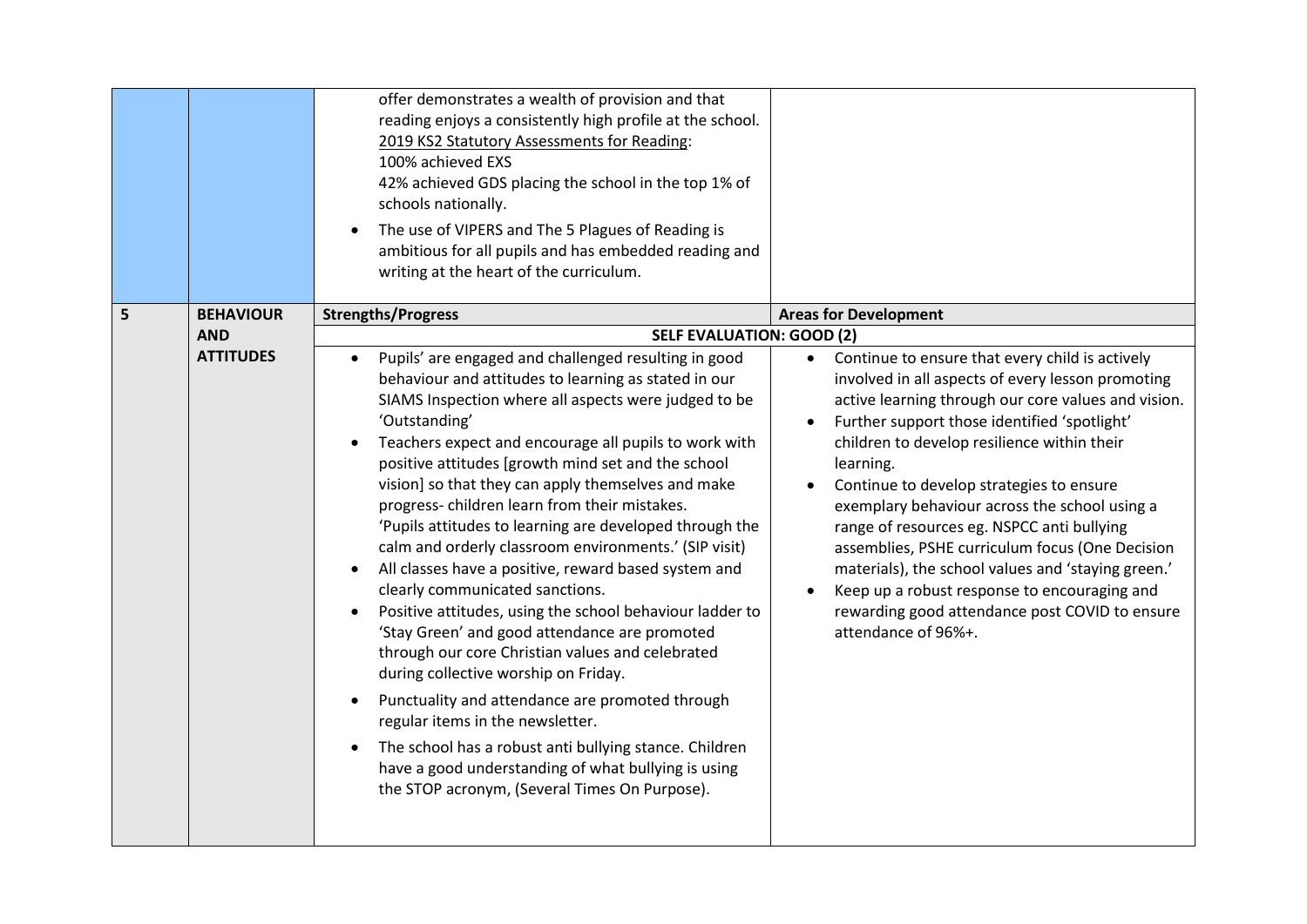| $6\phantom{1}6$<br><b>PERSONAL</b>                     | <b>Strengths/Progress</b>                                                                                                                                                                                                                                                                                                                                                                                                                                                                                                                                                                                                                                                                                                                                                                                                                                                                                                                                                                                                                                                                                                                                                                                                                                                                                                                                                                                                                                                                                                                                                                                                               | <b>Areas for Development</b>                                                                                                                                                                                                                                                                                                                                                                                                                                                                                                                                                                                                                                                                                                                                                                                                                                                                              |
|--------------------------------------------------------|-----------------------------------------------------------------------------------------------------------------------------------------------------------------------------------------------------------------------------------------------------------------------------------------------------------------------------------------------------------------------------------------------------------------------------------------------------------------------------------------------------------------------------------------------------------------------------------------------------------------------------------------------------------------------------------------------------------------------------------------------------------------------------------------------------------------------------------------------------------------------------------------------------------------------------------------------------------------------------------------------------------------------------------------------------------------------------------------------------------------------------------------------------------------------------------------------------------------------------------------------------------------------------------------------------------------------------------------------------------------------------------------------------------------------------------------------------------------------------------------------------------------------------------------------------------------------------------------------------------------------------------------|-----------------------------------------------------------------------------------------------------------------------------------------------------------------------------------------------------------------------------------------------------------------------------------------------------------------------------------------------------------------------------------------------------------------------------------------------------------------------------------------------------------------------------------------------------------------------------------------------------------------------------------------------------------------------------------------------------------------------------------------------------------------------------------------------------------------------------------------------------------------------------------------------------------|
| <b>DEVELOPMENT</b><br><b>SELF EVALUATION: GOOD (2)</b> |                                                                                                                                                                                                                                                                                                                                                                                                                                                                                                                                                                                                                                                                                                                                                                                                                                                                                                                                                                                                                                                                                                                                                                                                                                                                                                                                                                                                                                                                                                                                                                                                                                         |                                                                                                                                                                                                                                                                                                                                                                                                                                                                                                                                                                                                                                                                                                                                                                                                                                                                                                           |
|                                                        | The curriculum is broad and rich including weekly<br>$\bullet$<br>music and French lessons, themed weeks [science and<br>DT], trips to enhance learning locally and beyond<br>[including residential trips and Songfest] and a PE offer<br>that includes all children accessing swimming, football,<br>rugby, cricket and tennis coaching across the school<br>year. Year 5 and 6 also have weekly sailing lessons on<br>the Helford River (summer/autumn term).<br>The school has a strong ethos of respect $-$ as a result<br>relationships are excellent, pupils feel safe and any<br>issues such as bullying (including cyber bullying) and e-<br>safety issues are dealt with in a timely manner.<br>The school recently subscribed to Parentzone, an<br>expert consultancy in digital family life, to support<br>parents by providing advice, knowledge and help to<br>improve outcomes for children in a digital world.<br>The SMEH curriculum is embedded in the school<br>culture.<br>Our strong Christian Values and ethos create a deeply<br>spiritual school - reflected in pupil and staff<br>relationships & attitudes. 'The religious ethos of the<br>school is strong.' (SIP Jan 22)<br>Regular collective worship is relevant and inspiring and<br>central to the life of the school.<br>We have supportive links with Truro Diocese, local<br>Ruan Minor Church leaders and other Church schools<br>in the MAT.<br>We value diversity and celebrate and learn about a<br>range of cultures and faiths.<br>We are a Trauma Informed School and have a strong<br>caring and inclusive ethos. Staff provide high quality | Continue to actively promote British Values and<br>the school's Christian Values into the wider<br>curriculum, making the links explicit and using<br>'Windows - Mirrors - Doors- Candles' as the<br>dynamic language to promote spirituality and<br>reflection.<br>Monitor and evaluate the implementation of the<br>One Decision PHRSE Curriculum, ensuring it<br>reflects our Christian character.<br>Audit the quality and quantity of books which<br>represent diversity and further develop cultural<br>awareness of the world beyond their immediate<br>environment.<br>Increase pupils' voice and pupils' role and<br>participation in school decision making.<br>Use the newsletter to signpost parents to<br>$\bullet$<br>Parentzone and send out the monthly parent tech<br>tips.<br>Continue to ensure all Safeguarding procedures<br>are up to date and comply with MAT and DFE<br>guidance. |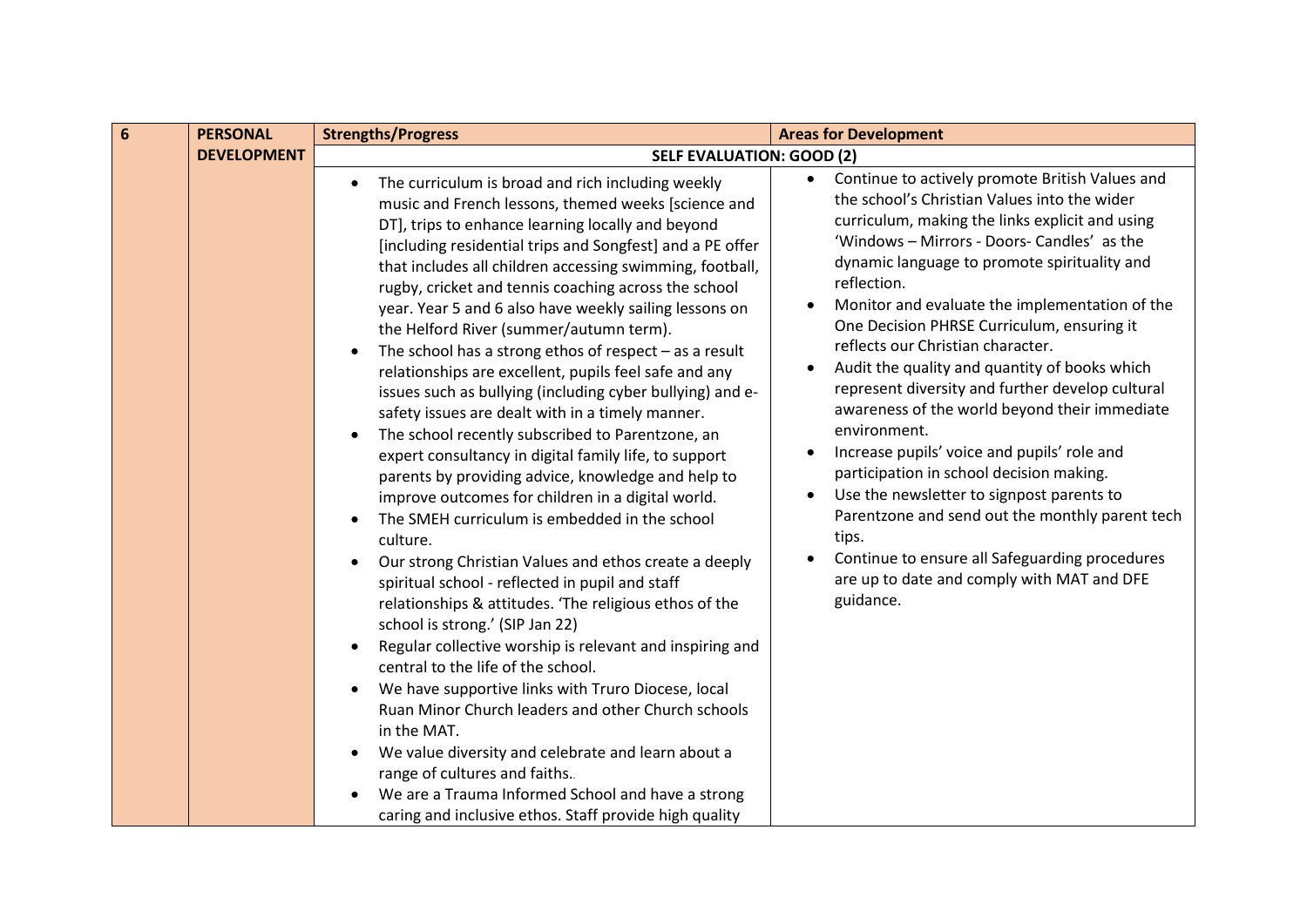|                |                                                         | pastoral care. There are good links with therapists, and<br>specialist teachers as well as children's social care.                                                                                                                                                                                                                                                                                                                                                                                                                                                                                                                                                                                                                                                                  |                                                                                                                                                                                                                                                                                                                                                                                                                                                                                                                                                                                                                    |
|----------------|---------------------------------------------------------|-------------------------------------------------------------------------------------------------------------------------------------------------------------------------------------------------------------------------------------------------------------------------------------------------------------------------------------------------------------------------------------------------------------------------------------------------------------------------------------------------------------------------------------------------------------------------------------------------------------------------------------------------------------------------------------------------------------------------------------------------------------------------------------|--------------------------------------------------------------------------------------------------------------------------------------------------------------------------------------------------------------------------------------------------------------------------------------------------------------------------------------------------------------------------------------------------------------------------------------------------------------------------------------------------------------------------------------------------------------------------------------------------------------------|
| $\overline{7}$ | <b>LEADERSHIP</b>                                       | <b>Strengths/Progress</b>                                                                                                                                                                                                                                                                                                                                                                                                                                                                                                                                                                                                                                                                                                                                                           | <b>Areas for Development</b>                                                                                                                                                                                                                                                                                                                                                                                                                                                                                                                                                                                       |
|                | <b>AND</b>                                              | <b>SELF EVALUATION: GOOD (2)</b>                                                                                                                                                                                                                                                                                                                                                                                                                                                                                                                                                                                                                                                                                                                                                    |                                                                                                                                                                                                                                                                                                                                                                                                                                                                                                                                                                                                                    |
|                | <b>MANAGEMENT</b>                                       | The school's vision has been clearly communicated to<br>$\bullet$<br>all stakeholders and the 4 core Christian values enjoy a<br>consistently high profile.<br>All curriculum leaders attended training on leading and<br>managing change (Faye Hemmings). 'Leaders' focus to<br>take the school in a direction that will lead to greater<br>outcomes is to be commended'. (SIP Jan 22)<br>Governors and Senior Leaders provide the school with<br>$\bullet$<br>good leadership, placing the children at the centre of<br>everything we do.<br>Safeguarding is robust with effective action taken<br>$\bullet$<br>where needed to ensure pupils are safe. There are<br>regular link visits from Governors and audits<br>completed from external bodies around health and<br>safety. | To continue to monitor and evaluate all areas of<br>school life and communicate the effectiveness of<br>those e.g. through development priorities, pupil<br>outcomes, Pupil Premium, SIAMS, Arts, Sport, on<br>the school website so that all members of the<br>school community are informed.<br>To further develop the leadership skills of subject<br>leaders to continue to drive curriculum<br>development.<br>To ensure the Governing Body are providing a<br>high level of challenge to support on-going<br>change.<br>To raise the profile of link governors to quality<br>assure whole school priorities. |
| 8              | <b>EVALUATING</b>                                       | <b>Strengths/Progress</b>                                                                                                                                                                                                                                                                                                                                                                                                                                                                                                                                                                                                                                                                                                                                                           | <b>Areas for Development</b>                                                                                                                                                                                                                                                                                                                                                                                                                                                                                                                                                                                       |
|                | <b>THE</b>                                              | <b>SELF EVALUATION: GOOD (2)</b>                                                                                                                                                                                                                                                                                                                                                                                                                                                                                                                                                                                                                                                                                                                                                    |                                                                                                                                                                                                                                                                                                                                                                                                                                                                                                                                                                                                                    |
|                | <b>EFFECTIVENESS</b><br><b>OF EARLY</b><br><b>YEARS</b> | Experienced EYFS Teacher and TA providing<br>$\bullet$<br>consistency.<br>Quality of teaching is good or better.<br>$\bullet$<br>Consistent end of year outcomes with good<br>percentage of children achieving GLD.<br>Behaviour and attitudes to learning are excellent. This<br>$\bullet$<br>is evident from the standards the children attain.<br>Children settle in quickly due to the nurturing<br>$\bullet$<br>environment and high expectations of the EYFS team.<br>Under the guidance of an EYFS consultant, the physical<br>$\bullet$<br>classroom space has been improved and re organised,<br>including the reading area and free-flow. This was<br>noticed by the most recent SIP visit.                                                                               | Implementation of new EYFS Framework; review<br>$\bullet$<br>Sept 22.<br>Implementation of Read Write Inc to develop<br>early reading with a particular focus on the<br>outcomes of PP pupils.<br>Continue to liaise closely with Grade Ruan Under<br>Fives Pre-School to ensure smooth transitions.<br>Include their staff in RWI implementation.<br>To further develop the Outdoor Area:<br>To enhance current provision and to make the<br>most of our unique surroundings.<br>To allow all children in the Foundation Stage to<br>access the EYFS curriculum outdoors in an                                    |